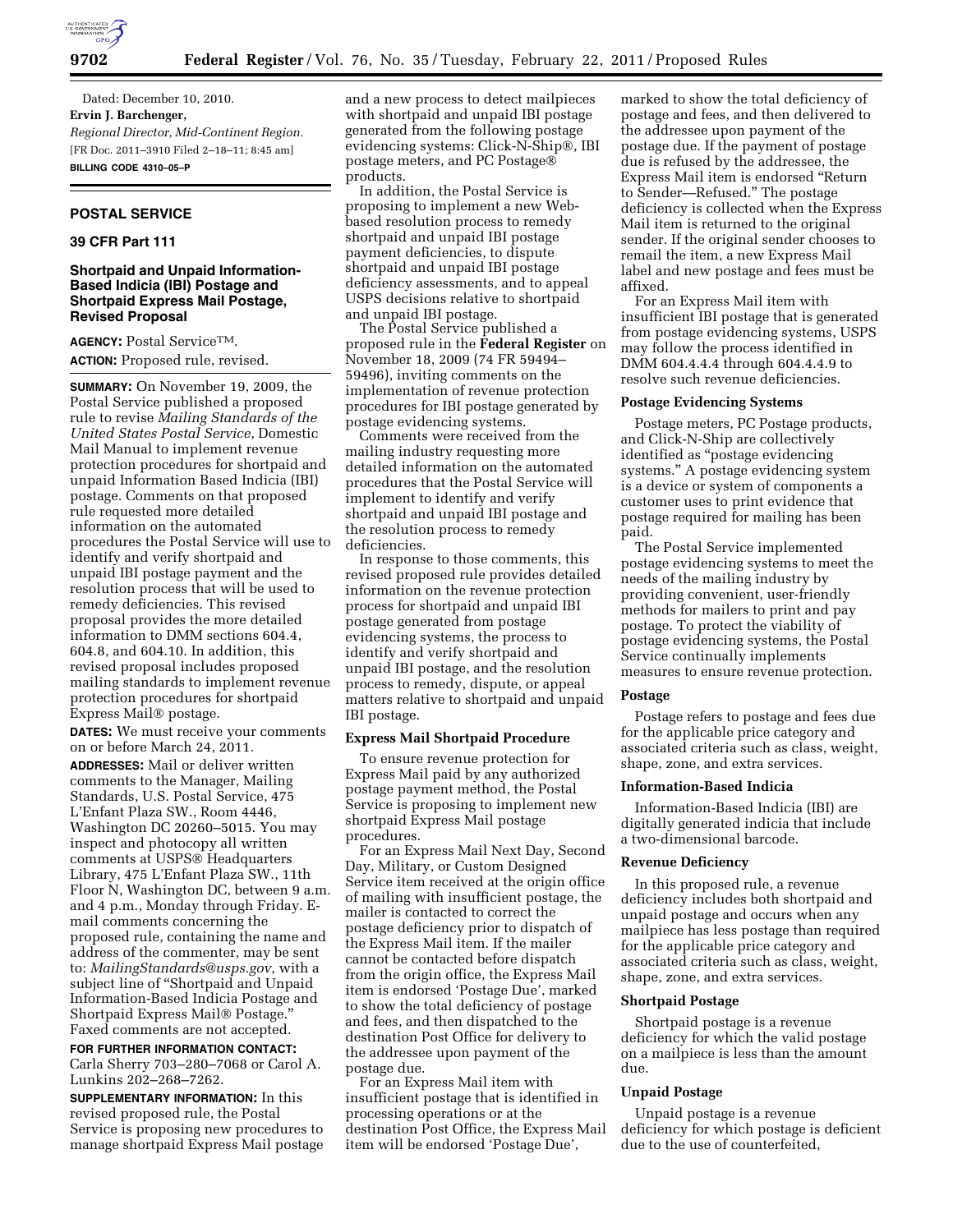replicated, duplicated, falsified, or otherwise modified postage.

## **Detection Process for Revenue Deficiency**

As part of the Postal Service's ongoing efforts to increase effectiveness, enhance financial controls, and reduce costs, the Postal Service is proposing to add a new process using mail processing equipment and ancillary information systems to detect and capture shortpaid and unpaid IBI postage on mailpieces.

When the Postal Service detects potential shortpaid or unpaid IBI postage on a mailpiece, the Postal Service will subsequently verify the postage on the mailpiece to ensure its validity and confirm the amount is sufficient. When the Postal Service confirms that the IBI postage on a mailpiece is shortpaid or unpaid, corrective measures will be taken to recover the applicable revenue deficiency.

## **Electronic Notification of Revenue Deficiencies**

When the Postal Service identifies shortpaid or unpaid IBI postage generated from postage evidencing systems on mailpieces, in most cases, the Postal Service will use an electronic process to recover the revenue deficiency.

In such cases, the Postal Service will electronically notify both the mailer and the postage evidencing system service provider of the revenue deficiency and deliver the mailpiece to the addressee.

The electronic notification will provide a link to a USPS Web-based customer payment portal that will enable the mailer to pay or dispute the revenue deficiency.

Additionally, other non-electronic processes may be used to recover a revenue deficiency as required.

#### **Resolution Process**

Where applicable, the Postal Service will provide a resolution process that will be accessible through a USPS Webbased customer payment portal to enable mailers to pay, dispute or appeal revenue deficiencies for IBI postage generated from postage evidencing systems.

#### **Payment Process**

The mailer will have 14 days from the date that the Postal Service sends the revenue deficiency electronic notification to pay the deficiency. The payment process is as follows:

• During the 14-day resolution period, the mailer must remit the payment for the revenue deficiency by accessing a USPS Web-based customer payment portal or through an otherwise authorized Postal Service payment method as indicated in the electronic notification.

• After 14 days, if a mailer has not paid or taken action to dispute a revenue deficiency, the Postal Service may notify the mailer's postage evidencing system service provider to temporarily suspend the mailer's account.

• When an electronic notification sent to a mailer is undeliverable, the Postal Service may notify the mailer's postage evidencing system service provider to temporarily suspend the mailer's account prior to the end of the 14-day period.

• When a mailer's cumulative revenue deficiency continues to increase during the 14-day period, the Postal Service may notify the mailer's postage evidencing system service provider to temporarily suspend the mailer's account prior to the end of the 14-day period.

• If the mailer feels the revenue deficiency is in error, the mailer may dispute the revenue deficiency during this 14-day period.

#### **Dispute Process**

The mailer will have 14 days from the date that the Postal Service sends the revenue deficiency electronic notification to dispute the deficiency. The dispute process is as follows:

• During this 14-day period, the mailer must take action to dispute the revenue deficiency by accessing a USPS Web-based customer payment portal or through an otherwise authorized Postal Service dispute method as indicated in the electronic notification.

• The mailer must provide information to substantiate that the postage affixed was valid and sufficient for the postage and service fees associated with the mailpiece.

• After 14 days, if a mailer has not taken action to pay or dispute a revenue deficiency, the Postal Service will notify the mailer's postage evidencing system service provider to temporarily suspend the mailer's account.

• When an electronic notification that is sent to a mailer is undeliverable, the Postal Service may notify the mailer's postage evidencing system service provider to temporarily suspend the mailer's account prior to the end of the 14-day period.

• When a mailer's cumulative revenue deficiency continues to increase during this 14-day period, the Postal Service may notify the mailer's postage evidencing system service provider to temporarily suspend the

mailer's account prior to the end of the 14-day period.

The Postal Service will send electronic notification of the approved (upheld) or denied dispute to the mailer. If the Postal Service upholds the mailer's dispute, then the mailer is required to take no further action.

## **Denied Disputes and the Appeal Process**

When the Postal Service denies a dispute, the mailer will have 7 days from the date that the Postal Service sends the electronic notification of the denied dispute to pay the revenue deficiency or file an appeal. The mailer may pay the deficiency or appeal the decision by accessing a USPS Webbased customer payment portal or through an otherwise authorized Postal Service payment or appeal method as indicated in the electronic notification. The appeal process is as follows:

• The appeal process requires that the mailer provide additional information to substantiate that the postage affixed was valid and sufficient for the postage and service fees associated with the mailpiece.

• After 7 days, if a mailer has not taken action to pay or appeal the revenue deficiency denied in the dispute request, the Postal Service may notify the mailer's postage evidencing system service provider to temporarily suspend the mailer's account.

• When an electronic notification that is sent to a mailer is undeliverable, the Postal Service may notify the mailer's postage evidencing system service provider to temporarily suspend the mailer's account prior to the end of the 7-day period.

• When a mailer's cumulative revenue deficiency continues to increase during this 7-day period, the Postal Service may notify the mailer's postage evidencing system service provider to temporarily suspend the mailer's account prior to the end of the 7-day period.

The Postal Service will make a final decision regarding the appeal request. If the Postal Service upholds the mailer's appeal, the Postal Service will notify the mailer of the decision, and the mailer is required to take no further action.

#### **Denied Appeals**

When the Postal Service denies the appeal request, the Postal Service will notify the mailer of the denial decision. The mailer must pay the revenue deficiency, within 7 days from the date that the Postal Service sends the electronic notification of appeal denial, by accessing a USPS Web-based customer payment portal or through an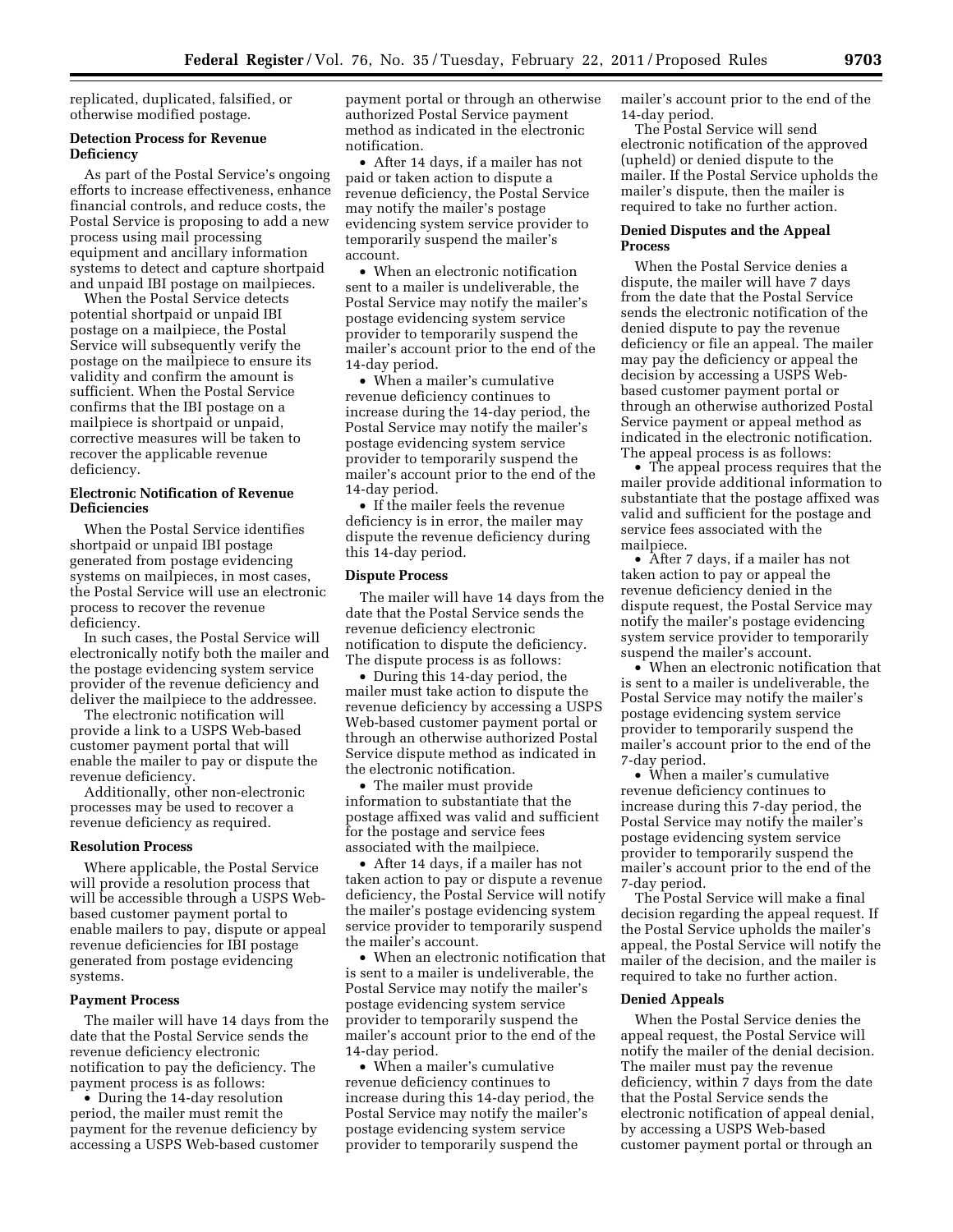otherwise authorized Postal Service payment method as indicated in the electronic notification. The process for denied appeals is as follows:

• After 7 days of the denied appeal electronic notification, if a mailer has not taken action to pay the revenue deficiency, the Postal Service will notify the mailer's postage evidencing system service provider to temporarily suspend the mailer's account.

• When an electronic notification to a mailer is undeliverable, the Postal Service may notify the mailer's postage evidencing system service provider to temporarily suspend the mailer's account prior to the end of the 7-day period.

• When a mailer's cumulative revenue deficiency continues to increase during this 7-day period, the Postal Service may notify the mailer's postage evidencing system service provider to temporarily suspend the mailer's account prior to the end of the 7-day period.

# **Denial of Use of Postage Evidencing Systems**

When a mailer fails to meet the standards in the DMM, submits false or incomplete information, or deposits shortpaid and unpaid mailpieces in the mailstream, the Postal Service may deny a mailer use of a postage evidencing system.

Any mailer who deposits mailpieces with shortpaid or unpaid IBI postage or fees may be subject to some or all of the following proposed actions:

• Collection of the shortpaid or unpaid postage.

• Revocation of the mailer's account privileges.

• Civil and criminal fines and penalties pursuant to existing Federal law.

Although the USPS is exempt from the notice and comment requirements of the Administrative Procedure Act [5 U.S.C. of 553(b), (c)] regarding proposed rulemaking by 39 U.S.C. 410(a), we invite public comments on the following proposed revisions to *Mailing Standards of the United States Postal Service,* Domestic Mail Manual (DMM), incorporated by reference in the Code of Federal Regulations. *See* 39 CFR part 111.1.

### **List of Subjects in 39 CFR Part 111**

Administrative practice and procedure, Postal Service.

Accordingly, 39 CFR part 111 is proposed to be amended as follows:

### **PART 111—[AMENDED]**

1. The authority citation for part 111 continues to read as follows:

**Authority:** 5 U.S.C. 552(a); 13 U.S.C. 301– 307; 18 U.S.C. 1692–1737; 39 U.S.C. 101, 401, 403, 404, 414, 416, 3001–3011, 3201– 3219, 3403–3406, 3621, 3622, 3626, 3632, 3633, and 5001.

2. Revise the following sections of *Mailing Standards of the United States Postal Service,* Domestic Mail Manual (DMM), as follows:

**600 Basic Standards for All Mailing Services** 

\* \* \* \* \*

\* \* \* \* \*

# **604 Postage Payment Methods**

\* \* \* \* \*

*4.0 Postage Meters and PC Postage Products (*''*Postage Evidencing Systems*''*)* 

4.1 Basic Information

\* \* \* \* \*

4.1.2 Product Categories

\* \* \* The primary characteristics of postage meters and PC Postage products are described below. \* \* \* \* \*

*[Revise items b and c of 4.1.2 as follows:]* 

b. PC Postage products allow mailers to purchase and print postage with Information-Based Indicia (IBI) directly onto mailpieces, shipping labels, and USPS-approved customized labels.

c. USPS (Click-N-Ship) and USPSapproved commercial providers offer PC Postage products for mailers through subscription service agreements.

\* \* \* \* \* 4.2 Authorization To Use Postage Evidencing Systems

\* \* \* \* \*

4.2.4 Denial of Use

*[Revise paragraph of 4.2.4 as follows:]* 

The Postal Service may deny a mailer authorization to use a postage evidencing system when a mailer:

a. Fails to comply with mailing standards. b. Submits false or incomplete information.

c. Enters shortpaid or unpaid mailpieces in the mailstream.

*[Renumber current item 4.2.5 as 4.2.6 and add new item 4.2.5 as follows:]* 

4.2.5 Surrender of Postage Evidence System

If authorization to use a Postage Evidencing System is denied, the mailer must surrender the systems, upon request, to the postage evidencing system service provider, USPS, or USPS agent.

4.2.6 Appeal Process

*[Revise text of renumbered 4.2.6 as follows:]* 

Appeals regarding standards in 4.0 or on the basis of noncompliance may be filed as follows:

a. For appeals regarding IBI postage, mailers must appeal under 4.4.8.

b. All other appeals must be in writing to the manager, Postage Technology Management (*see* 608.8.1 for address).

4.3 Postage Payment

4.3.1 Paying for Postage

*[Revise the first sentence of 4.3.1 as follows:]* 

The value of the postage on each mailpiece must be equal to or greater than the amount due for the applicable price and extra service fees, or another amount permitted by mailing standards. \* \* \*

\* \* \* \* \* *[Renumber current items 4.4 through 4.6 as new 4.5 through 4.7, and add new item 4.4 as follows:]* 

4.4 Shortpaid and Unpaid Information-Based Indicia

4.4.1 Definitions

Mailpieces bearing shortpaid postage are those for which the total postage and fees affixed are less than the postage required for the applicable price and extra services fees. Mailpieces bearing unpaid Information-Based Indicia (IBI) are those for which the mailer has not paid the postage or service fees due to the use of counterfeited, replicated, duplicated, falsified, otherwise modified IBI, or IBI with zero value.

4.4.2 Detection Process for Revenue Deficiency

When mailpieces with shortpaid or unpaid postage are found in the mailstream, USPS will use manual and automated processes to detect and verify the revenue deficiencies.

4.4.3 Handling of Mailpieces With IBI Postage Revenue Deficiencies

When the Postal Service confirms shortpaid or unpaid IBI postage, the Postal Service will take corrective measures that may include:

a. Delivering the mailpiece to the addressee and collecting the revenue deficiency from the addressee as postage due.

b. Collecting the revenue deficiency from the sender as described in 4.4.4 through 4.4.9.

c. Returning the mailpiece to the sender. 4.4.4 Electronic Notification of Revenue Deficiencies

When the Postal Service confirms a revenue deficiency for a mailpiece with IBI postage, the Postal Service may use an electronic process to recover the deficiency from the mailer. In these cases, the Postal Service will electronically notify both the mailer and the postage evidencing system service provider of the revenue deficiency and will deliver the mailpiece to the addressee. The notification will provide a link to a USPS Web-based customer payment portal that will enable the mailer to pay or dispute the revenue deficiency.

4.4.5 Resolution Process

The Postal Service will provide a resolution process through a USPS Webbased customer payment portal.

#### 4.4.6 Payment Process

The mailer will have 14 days from the date that the Postal Service sends the electronic notification to pay the revenue deficiency. The mailer must submit payment for the revenue deficiency during this 14-day period by accessing a Postal Service Web-based